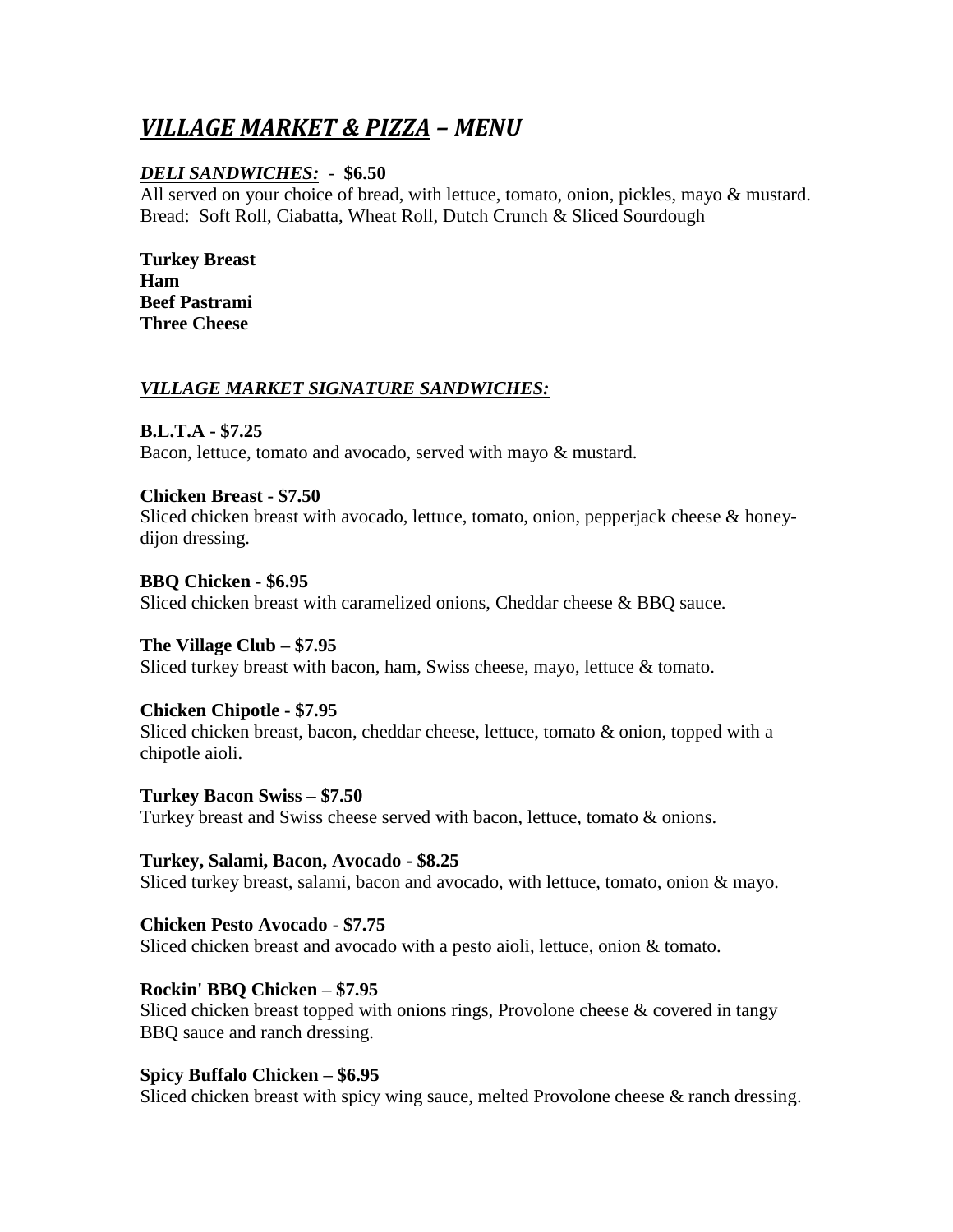**The Rocket - \$7.75**  Salami, ham, Provolone cheese, french fries & mayo.

## *VEGETARIAN SANDWICHES:*

## **Deluxe Vegetarian - \$7.50**

Provolone cheese, avocado, mushrooms, grilled bell peppers, cucumbers, pepperoncinis, sprouts, lettuce, tomato  $\&$  ranch dressing.

#### **Vegan Sandwich - \$6.95**

Mushrooms, tomato, basil, avocado, roasted red peppers & spinach with a balsamic vinaigrette.

**Veggie Chicken Pesto - \$7.50**  Vegetarian chicken nuggets with avocado, lettuce, tomato, onion & a pesto aioli.

**Basil Mozzarella - \$7.25**  Fresh mozzarella cheese, basil, tomato, pesto & spring mix, with a balsamic vinaigrette.

#### *SIDES: 6pc / 9pc*

#### **Chicken Wings – \$7.50 / \$9.75**

Spicy chicken wings, served with your choice of dressing.

#### **Jalapenos Poppers – \$5.50 / \$8.50**

Breaded, cream cheese-stuffed jalapenos, deep fried and served with your choice of dressing.

**Mozzarella Sticks – \$5.95 / \$8.95**  Breaded mozzarella cheese, deep-fried and served with your choice of dressing.

**Onion Rings – \$3.50** 

**French Fries – \$2.95** 

**Garlic Fries – \$3.50** 

**Buffalo Blue Fries – \$4.95**  Buffalo wing sauce, Ranch dressing & blue cheese

**Extra Sauces & Dressings - \$.75**  (Ranch, Buffalo Wing Sauce, Blue Cheese & Marinara)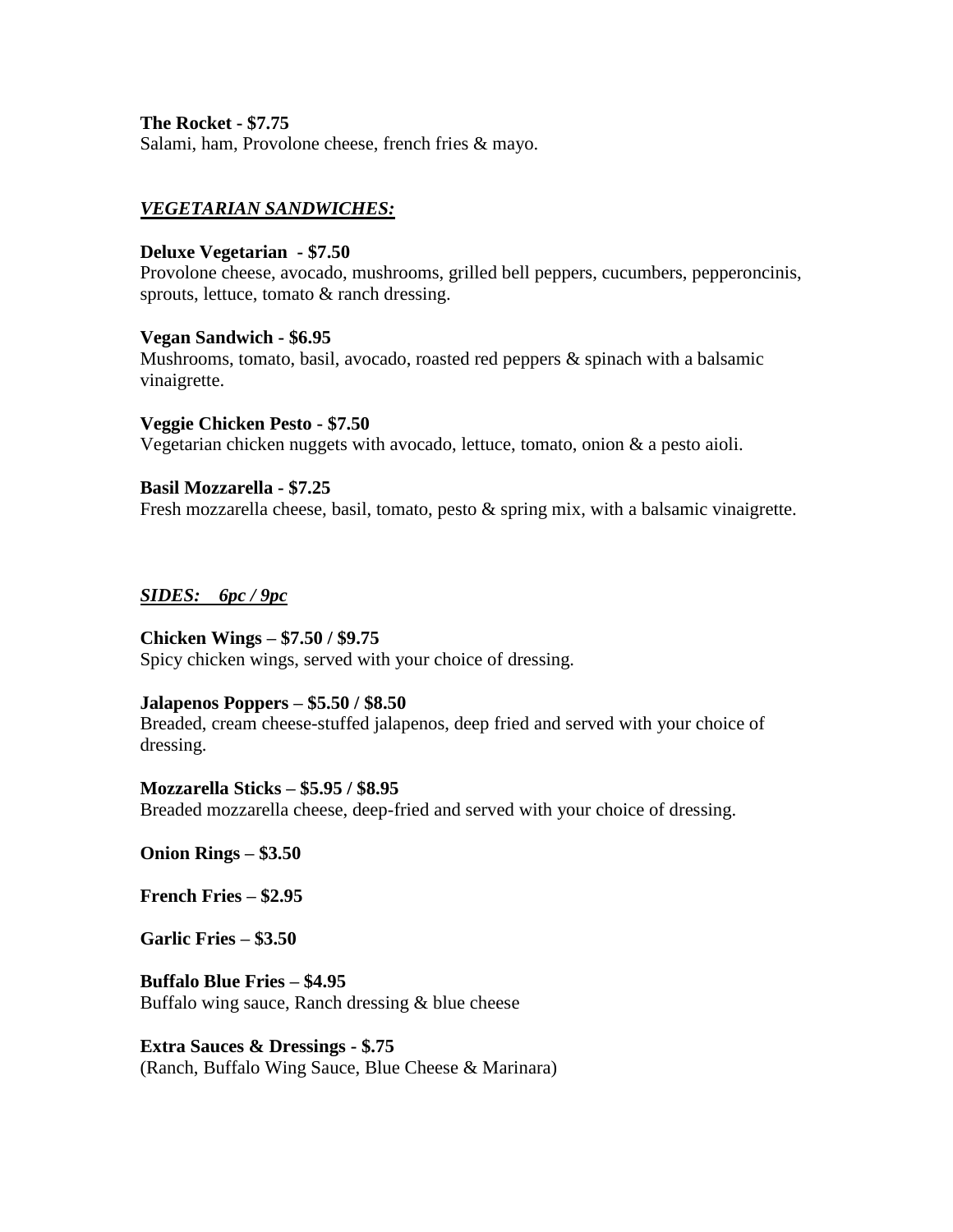#### Pizza Toppings:

| Pepperoni               | <b>Green Peppers</b> | <b>Red Peppers</b>  | <b>Black Olives</b>   |
|-------------------------|----------------------|---------------------|-----------------------|
| <b>Artichoke Hearts</b> | Sausage              | Garlic              | <b>Diced Tomatoes</b> |
| Pepperoncinis           | Salami               | Onions              | Pineapple             |
|                         | Chicken              | <b>Basil</b>        | <b>Mushrooms</b>      |
|                         | <b>Red Onions</b>    | <b>Green Onions</b> | Canadian Bacon        |
| <b>Sun-Dried Tomato</b> | Bacon                | Jalapenos           | Zucchini              |
|                         |                      |                     |                       |

## *SPECIALTY PIZZAS: 12in - 14in - 16in*

#### **Mamma's Favorite – \$15.75 / \$17.95 / \$19.95**

Pepperoni, sausage, mushrooms, olives, green peppers & mozzarella cheese

#### **The Classic – \$15.75 / \$17.95 / \$19.95**

Sausage, mushrooms, onions, green bell peppers & mozzarella cheese

#### **The Meats - \$16.75 / \$17.75 / \$20.95**

Pepperoni, Canadian bacon, sausage, chicken breast, salami & mozzarella cheese

#### **Garden Veggie – \$14.75 / \$16.75 / \$18.95**

Zucchini, olives, onions, red bell peppers, diced tomatoes, mushrooms, garlic & mozzarella cheese

#### **BBQ Chicken - \$14.95 / \$15.50 / \$16.95**

Chicken breast and pineapple over tangy BBQ sauce & mozzarella cheese

#### **Zorba the Greek - \$15.95 / \$17.95 / \$19.95**

Feta cheese, olives, garlic, diced tomatoes, over pesto sauce & mozzarella cheese

#### **Chicken Pesto - \$15.95 / \$17.95 / \$19.95**

Double chicken breast & mozzarella cheese over pesto

#### **Hawaiian - \$14.95 / \$15.50 / \$16.95**

Canadian bacon and pineapple layered over mozzarella cheese

#### **Vegan Pizza - \$14.95 / \$15.50 / \$16.95**

Olives, onions, green bell peppers, tomatoes & mushrooms over marinara sauce

## **Creamy Garlic Club - \$15.95 / \$17.95 / \$19.95**

Canadian bacon, chicken breast, bacon, onions, and diced tomatoes, over our creamy garlic sauce & mozzarella cheese

#### **The Tijuana – \$14.95 / \$15.50 / \$16.95**

Pepperoni, pineapple, jalapeños & mozzarella cheese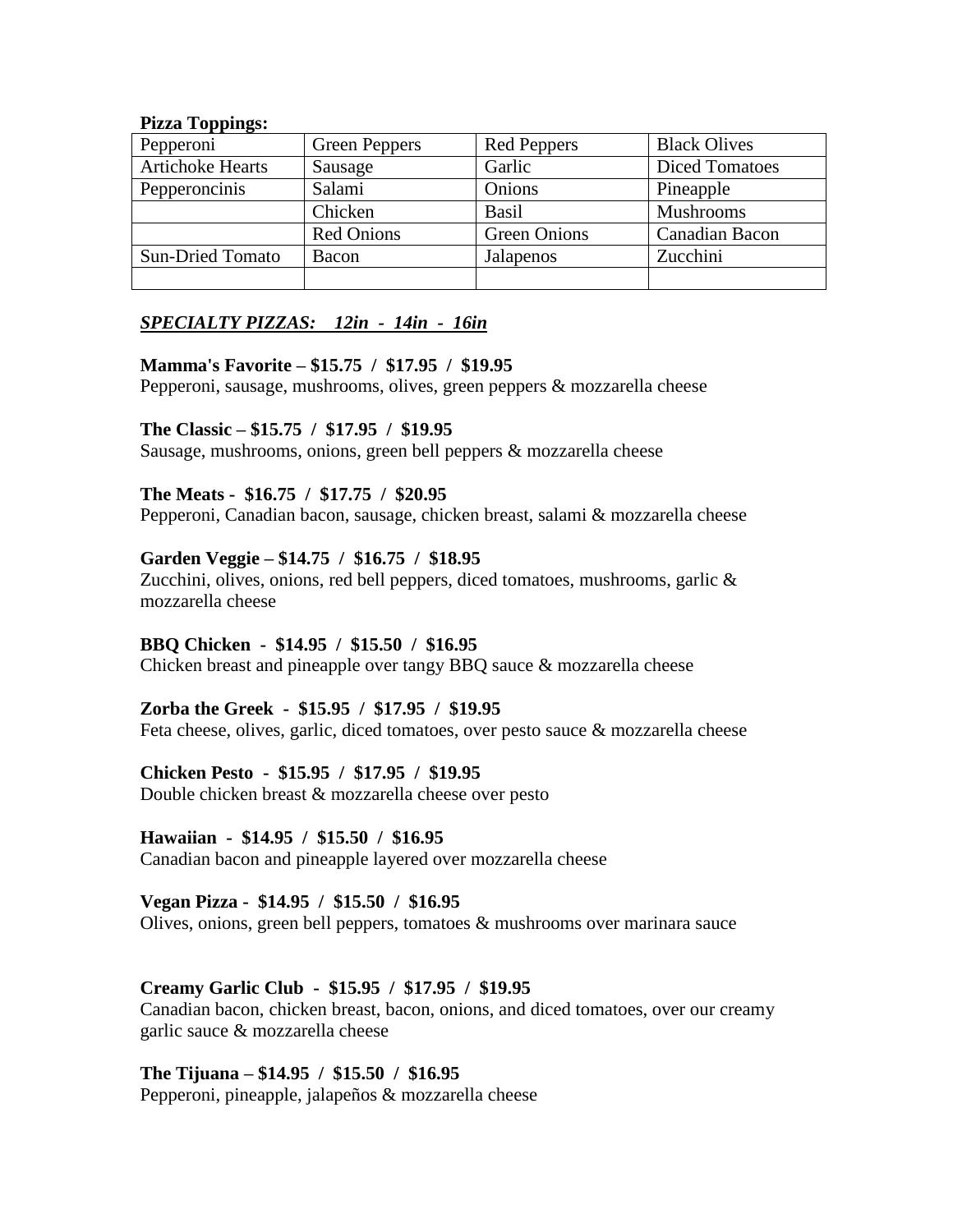**Cheese Pizza - \$11.95 / \$12.95 / \$13.50** 

 **Pepperoni Pizza - \$13.20 / \$14.45 / \$15.25** 

 **Additional Pizza Toppings - \$1.25 / \$1.50 / \$1.75** 

#### *PIZZA BY THE SLICE:*

 **Cheese - \$2.50** 

 **Pepperoni - \$2.95** 

 **Specialty - \$3.25** 

# **PIZZA ALL DAY COMBO:**

One slice of pizza  $\&$  a medium fountain drink – \$4.50

Two slices of pizza  $&$  a medium fountain drink – \$6.50

# **SANDWICH COMBOS:**

Add a bag of chips  $\&$  a medium fountain drink to any specialty sandwich  $-$  \$1.75 Any Deli Sandwich with a small bag of chips and a medium fountain drink - \$7.95